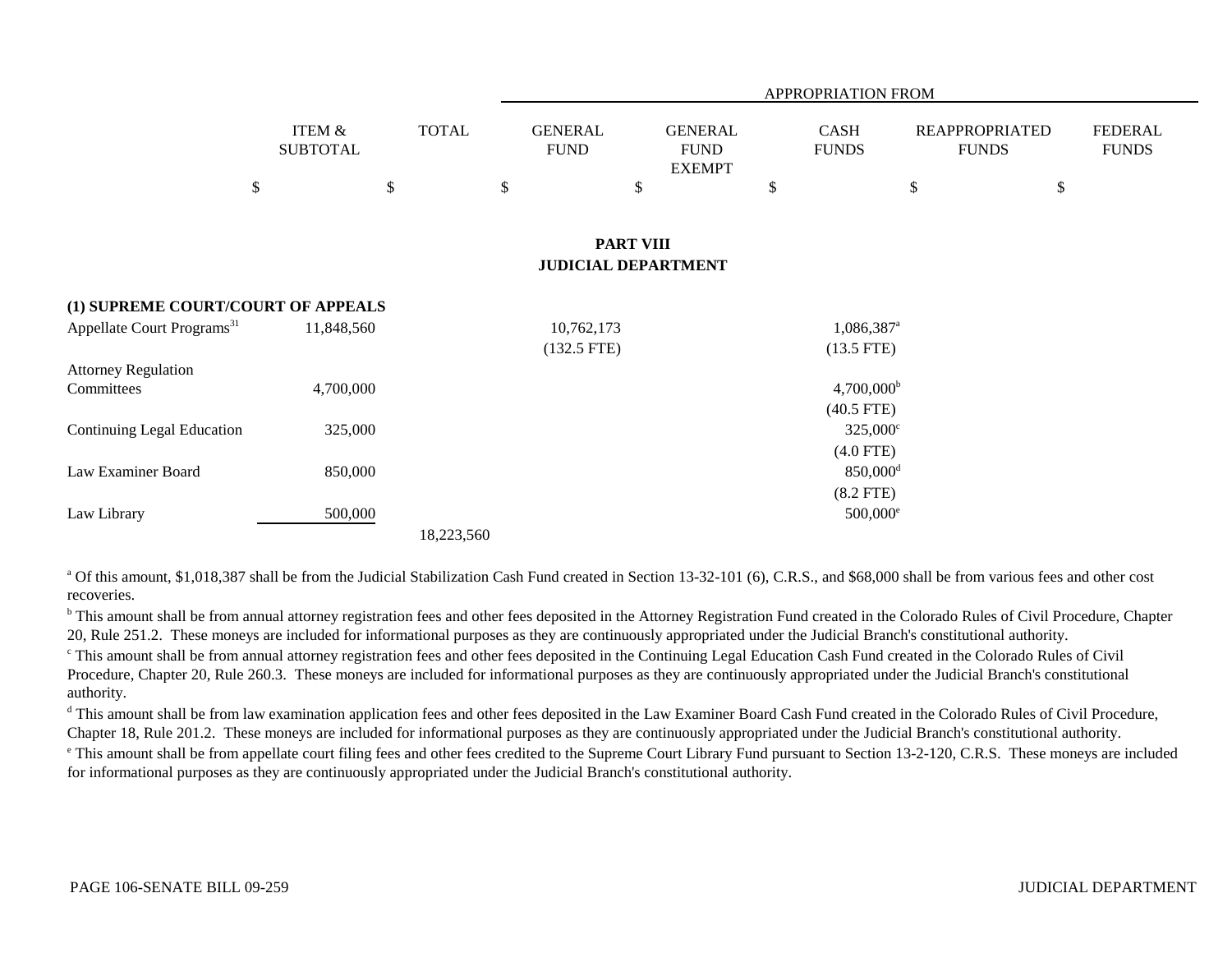|                                   |        |                              |              |      |                               |                                                |      | APPROPRIATION FROM       |              |                                       |                                |
|-----------------------------------|--------|------------------------------|--------------|------|-------------------------------|------------------------------------------------|------|--------------------------|--------------|---------------------------------------|--------------------------------|
|                                   |        | ITEM $\&$<br><b>SUBTOTAL</b> | <b>TOTAL</b> |      | <b>GENERAL</b><br><b>FUND</b> | <b>GENERAL</b><br><b>FUND</b><br><b>EXEMPT</b> |      | CASH<br><b>FUNDS</b>     |              | <b>REAPPROPRIATED</b><br><b>FUNDS</b> | <b>FEDERAL</b><br><b>FUNDS</b> |
|                                   | $\$\,$ |                              | $\$$         | $\$$ |                               | \$                                             | $\$$ |                          | $\mathbb{S}$ | $\$$                                  |                                |
| (2) COURTS ADMINISTRATION         |        |                              |              |      |                               |                                                |      |                          |              |                                       |                                |
| (A) Administration                |        |                              |              |      |                               |                                                |      |                          |              |                                       |                                |
| <b>Personal Services</b>          |        | 5,435,753                    |              |      | 3,982,836                     |                                                |      | $147,274$ <sup>a</sup>   |              | $1,305,643^b$                         |                                |
|                                   |        |                              |              |      | $(64.1$ FTE)                  |                                                |      |                          |              |                                       |                                |
| <b>Operating Expenses</b>         |        | 371,106                      |              |      | 370,106                       |                                                |      | $1,000^\circ$            |              |                                       |                                |
| Judicial/Heritage Program         |        | 749,176                      |              |      | 503,260                       |                                                |      |                          |              | $245,916^d$                           |                                |
|                                   |        |                              |              |      | $(3.0$ FTE)                   |                                                |      |                          |              |                                       |                                |
| Family-friendly Court             |        |                              |              |      |                               |                                                |      |                          |              |                                       |                                |
| Program                           |        | 375,000                      |              |      |                               |                                                |      | 375,000 <sup>e</sup>     |              |                                       |                                |
|                                   |        |                              |              |      |                               |                                                |      | $(0.5$ FTE)              |              |                                       |                                |
| Office of Judicial                |        |                              |              |      |                               |                                                |      | $920,955$ <sup>f</sup>   |              |                                       |                                |
| Performance Evaluation            |        | 920,955                      |              |      |                               |                                                |      | $(2.0$ FTE)              |              |                                       |                                |
| Courthouse Capital/               |        |                              |              |      |                               |                                                |      |                          |              |                                       |                                |
| <b>Infrastructure Maintenance</b> |        | 4,100,000                    |              |      | 1,000,000                     |                                                |      | $3,100,000$ <sup>g</sup> |              |                                       |                                |
| Courthouse Security               |        | 3,194,622                    |              |      |                               |                                                |      | $3,194,622^h$            |              |                                       |                                |
|                                   |        |                              |              |      |                               |                                                |      | $(1.0$ FTE)              |              |                                       |                                |
| Family Violence Justice           |        |                              |              |      |                               |                                                |      |                          |              |                                       |                                |
| Grants                            |        | 750,000                      |              |      | 750,000                       |                                                |      |                          |              |                                       |                                |
| <b>Statewide Indirect Cost</b>    |        |                              |              |      |                               |                                                |      |                          |              |                                       |                                |
| Assessment                        |        | 83,252                       |              |      |                               |                                                |      | $77,832^a$               |              |                                       | 5,420                          |
| Departmental Indirect Cost        |        |                              |              |      |                               |                                                |      |                          |              |                                       |                                |
| Assessment                        |        | 1,242,659                    |              |      |                               |                                                |      | $1,242,659$ <sup>a</sup> |              |                                       |                                |
|                                   |        | 17,222,523                   |              |      |                               |                                                |      |                          |              |                                       |                                |

a These amounts shall be from various sources of cash funds.

<sup>b</sup> This amount shall be from statewide and departmental indirect cost recoveries.

c This amount shall be from various fees and cost recoveries.

<sup>d</sup> This amount shall be transferred from the Department of Higher Education, State Historical Society.

e This amount shall be from the Family-friendly Court Program Cash Fund created in Section 13-3-113 (6), C.R.S.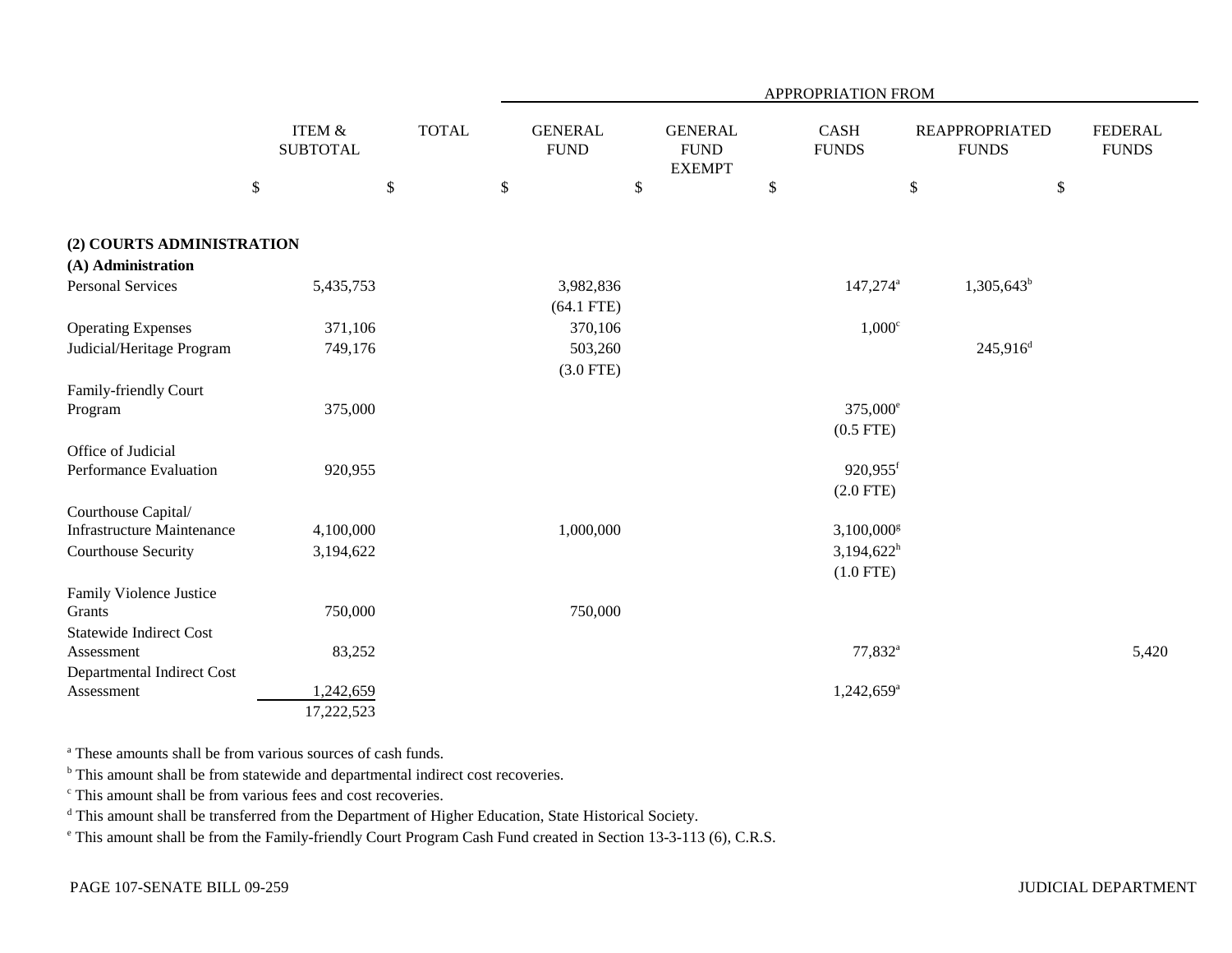|                                      |              | APPROPRIATION FROM            |                                         |                             |                                |                                |  |  |  |  |
|--------------------------------------|--------------|-------------------------------|-----------------------------------------|-----------------------------|--------------------------------|--------------------------------|--|--|--|--|
| <b>ITEM &amp;</b><br><b>SUBTOTAL</b> | <b>TOTAL</b> | <b>GENERAL</b><br><b>FUND</b> | GENERAL<br><b>FUND</b><br><b>EXEMPT</b> | <b>CASH</b><br><b>FUNDS</b> | REAPPROPRIATED<br><b>FUNDS</b> | <b>FEDERAL</b><br><b>FUNDS</b> |  |  |  |  |
|                                      |              |                               |                                         |                             |                                |                                |  |  |  |  |

f This amount shall be from the State Commission on Judicial Performance Cash Fund created in Section 13-5.5-107, C.R.S.

<sup>g</sup> This amount shall be from the Judicial Stabilization Cash Fund created in Section 13-32-101 (6), C.R.S.

h This amount shall be from the Court Security Cash Fund created in Section 13-1-204 (1) (a), C.R.S.

| (B) Administrative Special Purpose   |              |            |                        |                      |
|--------------------------------------|--------------|------------|------------------------|----------------------|
| Health, Life, and Dental             | 18, 141, 821 | 16,302,590 | 1,839,231 <sup>a</sup> |                      |
| Short-term Disability                | 308,097      | 272,515    | $35,582^{\circ}$       |                      |
| S.B. 04-257 Amortization             |              |            |                        |                      |
| <b>Equalization Disbursement</b>     | 3,917,429    | 3,458,308  | 459,121 <sup>a</sup>   |                      |
| S.B. 06-235 Supplemental             |              |            |                        |                      |
| Amortization Equalization            |              |            |                        |                      |
| Disbursement                         | 2,411,398    | 2,124,448  | $286,950^a$            |                      |
| Workers' Compensation                | 1,719,774    | 1,719,774  |                        |                      |
| Legal Services for 3,000             |              |            |                        |                      |
| hours                                | 226,140      | 226,140    |                        |                      |
| Payment to Risk Management           |              |            |                        |                      |
| and Property Funds                   | 228,335      | 228,335    |                        |                      |
| Vehicle Lease Payments               | 55,967       | 55,967     |                        |                      |
| <b>Leased Space</b>                  | 828,175      | 788,935    | $39,240^b$             |                      |
| Lease Purchase                       | 119,878      | 119,878    |                        |                      |
| <b>Administrative Purposes</b>       | 195,554      | 130,554    | $65,000^{\circ}$       |                      |
| <b>Retired Judges</b>                | 1,894,006    | 1,894,006  |                        |                      |
| <b>Appellate Reports Publication</b> | 37,100       | 37,100     |                        |                      |
| <b>Child Support Enforcement</b>     | 90,900       | 30,904     |                        | 59,996 <sup>d</sup>  |
|                                      |              |            |                        | $(1.0$ FTE)          |
| <b>Collections Investigators</b>     | 5,069,351    |            | $4,281,810^e$          | 787,541 <sup>f</sup> |
|                                      |              |            | $(83.2$ FTE)           |                      |
|                                      | 35,243,925   |            |                        |                      |
|                                      |              |            |                        |                      |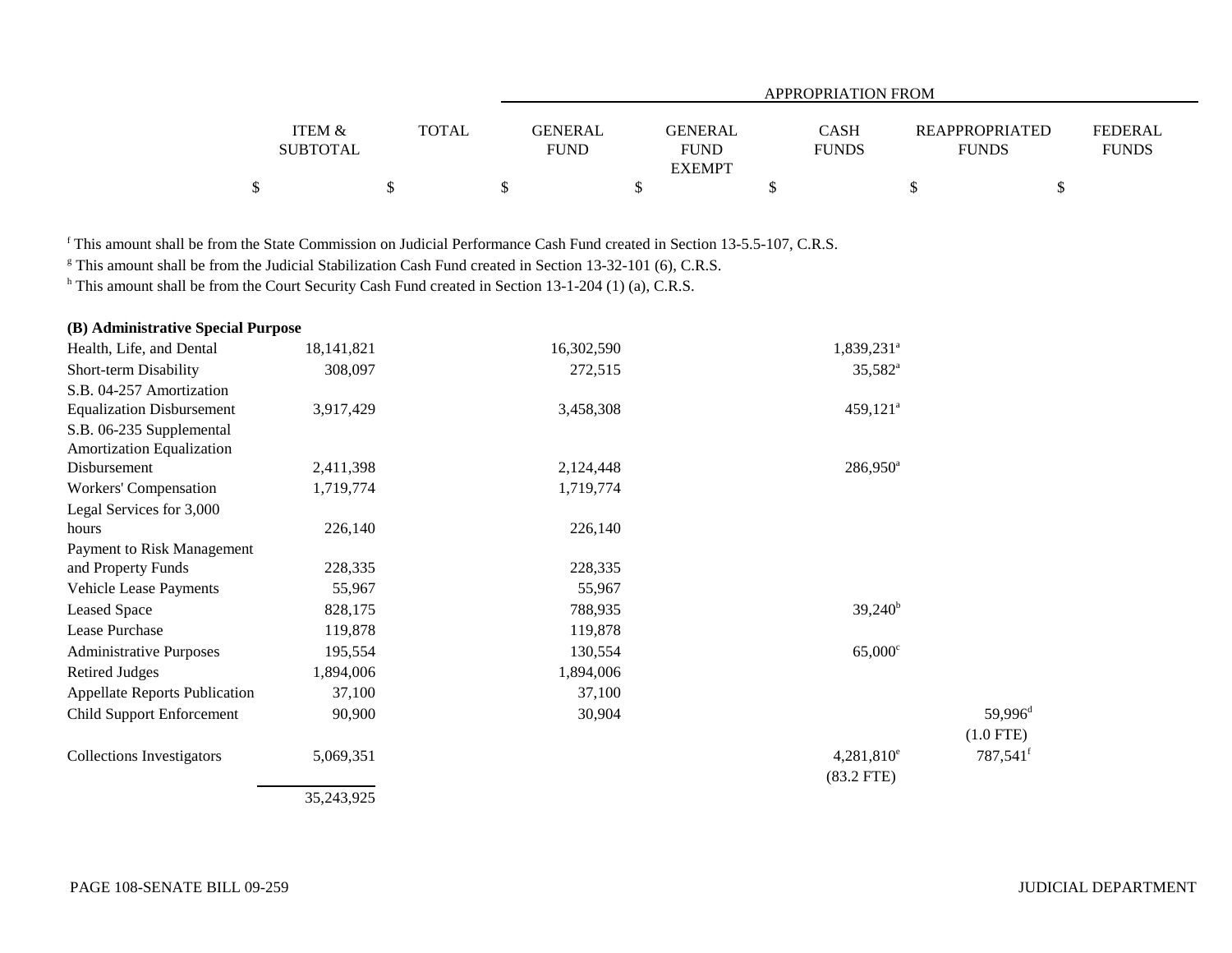|                   |              | APPROPRIATION FROM |                              |              |                                  |  |  |  |  |  |
|-------------------|--------------|--------------------|------------------------------|--------------|----------------------------------|--|--|--|--|--|
| <b>ITEM &amp;</b> | <b>TOTAL</b> | <b>GENERAL</b>     | <b>GENERAL</b>               | <b>CASH</b>  | FEDERAL<br><b>REAPPROPRIATED</b> |  |  |  |  |  |
| <b>SUBTOTAL</b>   |              | <b>FUND</b>        | <b>FUND</b><br><b>EXEMPT</b> | <b>FUNDS</b> | <b>FUNDS</b><br><b>FUNDS</b>     |  |  |  |  |  |
|                   |              |                    |                              |              |                                  |  |  |  |  |  |

<sup>a</sup> These amounts shall be from the Judicial Stabilization Cash Fund created in Section 13-32-101 (6), C.R.S., the State Commission on Judicial Performance Cash Fund created in Section 13-5.5-107, C.R.S., the Offender Services Fund created in Section 16-11-214 (1) (a), C.R.S., the Fines Collection Cash Fund created in Section 18-1.3-401 (1) (a) (III) (D), C.R.S., the Drug Offender Surcharge Fund created in Section 18-19-103 (4), C.R.S., and the Alcohol and Drug Driving Safety Program Fund created in Section 42-4-1301.3 (4) (a), C.R.S.

<sup>b</sup> This amount shall be from employee payments for parking fees.

c This amount shall be from royalties from the sale of pattern jury instructions.

<sup>d</sup> This amount shall be from federal funds transferred from the Department of Human Services.

<sup>e</sup> Of this amount, an estimated \$2,700,000 shall be from the Judicial Collection Enhancement Fund created in Section 16-11-101.6 (2), C.R.S., an estimated \$1,531,810 shall be from the Fines Collection Cash Fund created in Section 18-1.3-401 (1) (a) (III) (D), C.R.S., and an estimated \$50,000 shall be from various fees and cost recoveries.

<sup>f</sup> This amount shall be from local Victims and Witnesses Assistance and Law Enforcement (VALE) funds created in Section 24-4.2-103 (1), C.R.S., and transferred from the Trial Courts section.

| (C) Integrated Information Services |           |              |                          |
|-------------------------------------|-----------|--------------|--------------------------|
| <b>Personal Services</b>            | 3,488,481 | 3,270,771    | $217,710^{\rm t}$        |
|                                     |           | $(44.9$ FTE) |                          |
| <b>Operating Expenses</b>           | 227,604   | 177,604      | $50,000^a$               |
| Purchase of Services from           |           |              |                          |
| <b>Computer Center</b>              | 268,774   | 268,774      |                          |
| <b>Multiuse Network Payments</b>    | 334,800   | 334,800      |                          |
| <b>Communication Services</b>       |           |              |                          |
| Payments                            | 10,938    | 10,938       |                          |
| <b>Information Technology</b>       |           |              |                          |
| Infrastructure                      | 3,961,486 | 1,353,094    | $2,608,392$ <sup>a</sup> |
|                                     | 8,292,083 |              |                          |

<sup>a</sup> These amounts shall be from the Judicial Department Information Technology Cash Fund created in Section 13-32-114 (1), C.R.S.

<sup>b</sup> This amount shall be from federal funds transferred from the Department of Public Safety, Division of Criminal Justice, and other state agencies.

60,758,531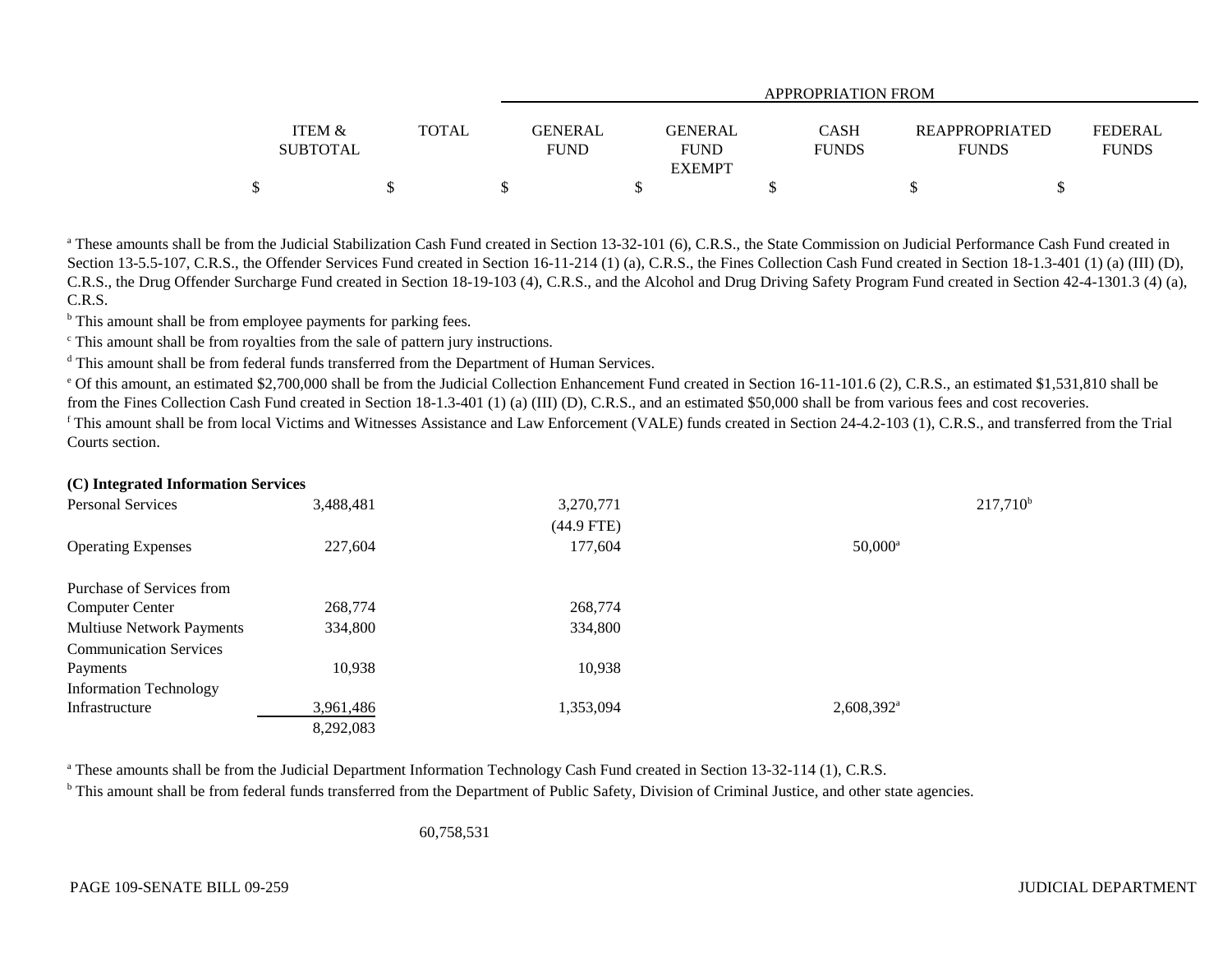| <b>TOTAL</b><br><b>GENERAL</b><br><b>CASH</b><br><b>FEDERAL</b><br><b>ITEM &amp;</b><br><b>GENERAL</b><br><b>REAPPROPRIATED</b><br><b>SUBTOTAL</b><br><b>FUND</b><br><b>FUND</b><br><b>FUNDS</b><br><b>FUNDS</b><br><b>FUNDS</b><br><b>EXEMPT</b><br>$\mathbb{S}$<br>$\$$<br>$\boldsymbol{\mathsf{S}}$<br>$\$$<br>\$<br>\$<br>\$<br>Trial Court Programs <sup>31</sup><br>$965,000^{\rm b}$<br>126,801,115<br>101,923,098<br>23,913,017 <sup>a</sup><br>$(1,637.1$ FTE)<br>$(263.5$ FTE)<br>1,353,895<br>62,724<br>$1,291,171$ °<br>$485,000$ <sup>d</sup><br>15,594,352<br>15,109,352<br>$50,000$ <sup>d</sup><br>3,396,568<br>3,346,568<br>$(20.0$ FTE)<br>$125,000$ <sup>d</sup><br>2,226,052<br>2,101,052<br>$12,120,121^e$<br>Victim Compensation<br>12,120,121<br>$15,095,039$ <sup>f</sup><br>Victim Assistance<br>15,095,039<br>$475,000$ <sup>d</sup><br>2,400,000<br>$300,000$ <sup>g</sup><br>1,625,000<br>$(3.0$ FTE)<br>$(6.0$ FTE)<br>$(5.0$ FTE) |                                   |  |  | APPROPRIATION FROM |  |
|-----------------------------------------------------------------------------------------------------------------------------------------------------------------------------------------------------------------------------------------------------------------------------------------------------------------------------------------------------------------------------------------------------------------------------------------------------------------------------------------------------------------------------------------------------------------------------------------------------------------------------------------------------------------------------------------------------------------------------------------------------------------------------------------------------------------------------------------------------------------------------------------------------------------------------------------------------------------|-----------------------------------|--|--|--------------------|--|
|                                                                                                                                                                                                                                                                                                                                                                                                                                                                                                                                                                                                                                                                                                                                                                                                                                                                                                                                                                 |                                   |  |  |                    |  |
|                                                                                                                                                                                                                                                                                                                                                                                                                                                                                                                                                                                                                                                                                                                                                                                                                                                                                                                                                                 |                                   |  |  |                    |  |
|                                                                                                                                                                                                                                                                                                                                                                                                                                                                                                                                                                                                                                                                                                                                                                                                                                                                                                                                                                 |                                   |  |  |                    |  |
|                                                                                                                                                                                                                                                                                                                                                                                                                                                                                                                                                                                                                                                                                                                                                                                                                                                                                                                                                                 | (3) TRIAL COURTS                  |  |  |                    |  |
|                                                                                                                                                                                                                                                                                                                                                                                                                                                                                                                                                                                                                                                                                                                                                                                                                                                                                                                                                                 |                                   |  |  |                    |  |
|                                                                                                                                                                                                                                                                                                                                                                                                                                                                                                                                                                                                                                                                                                                                                                                                                                                                                                                                                                 |                                   |  |  |                    |  |
|                                                                                                                                                                                                                                                                                                                                                                                                                                                                                                                                                                                                                                                                                                                                                                                                                                                                                                                                                                 | Capital Outlay                    |  |  |                    |  |
|                                                                                                                                                                                                                                                                                                                                                                                                                                                                                                                                                                                                                                                                                                                                                                                                                                                                                                                                                                 | Court Costs, Jury Costs, and      |  |  |                    |  |
|                                                                                                                                                                                                                                                                                                                                                                                                                                                                                                                                                                                                                                                                                                                                                                                                                                                                                                                                                                 | <b>Court-appointed Counsel</b>    |  |  |                    |  |
|                                                                                                                                                                                                                                                                                                                                                                                                                                                                                                                                                                                                                                                                                                                                                                                                                                                                                                                                                                 | Language Interpreters             |  |  |                    |  |
|                                                                                                                                                                                                                                                                                                                                                                                                                                                                                                                                                                                                                                                                                                                                                                                                                                                                                                                                                                 |                                   |  |  |                    |  |
|                                                                                                                                                                                                                                                                                                                                                                                                                                                                                                                                                                                                                                                                                                                                                                                                                                                                                                                                                                 | <b>District Attorney Mandated</b> |  |  |                    |  |
|                                                                                                                                                                                                                                                                                                                                                                                                                                                                                                                                                                                                                                                                                                                                                                                                                                                                                                                                                                 | Costs                             |  |  |                    |  |
|                                                                                                                                                                                                                                                                                                                                                                                                                                                                                                                                                                                                                                                                                                                                                                                                                                                                                                                                                                 |                                   |  |  |                    |  |
|                                                                                                                                                                                                                                                                                                                                                                                                                                                                                                                                                                                                                                                                                                                                                                                                                                                                                                                                                                 |                                   |  |  |                    |  |
|                                                                                                                                                                                                                                                                                                                                                                                                                                                                                                                                                                                                                                                                                                                                                                                                                                                                                                                                                                 | Federal Funds and Other           |  |  |                    |  |
|                                                                                                                                                                                                                                                                                                                                                                                                                                                                                                                                                                                                                                                                                                                                                                                                                                                                                                                                                                 | Grants                            |  |  |                    |  |
| 170007142                                                                                                                                                                                                                                                                                                                                                                                                                                                                                                                                                                                                                                                                                                                                                                                                                                                                                                                                                       |                                   |  |  |                    |  |

178,987,142

<sup>a</sup> Of this amount, an estimated \$21,303,017 shall be from the Judicial Stabilization Cash Fund created in Section 13-32-101 (6), C.R.S., an estimated \$2,600,000 shall be from various fees and other cost recoveries, and an estimated \$10,000 shall be from the Water Adjudication Cash Fund created in Section 37-92-309 (4) (a), C.R.S.

<sup>b</sup> This amount shall be from federal child support enforcement funds transferred from the Department of Human Services.

<sup>c</sup> This amount shall be from the Judicial Stabilization Cash Fund created in Section 13-32-101 (6), C.R.S.

<sup>d</sup> These amounts shall be from various fees, cost recoveries, and grants.

e This amount shall be from the Crime Victim Compensation Fund established in the office of the court administrator of each judicial district pursuant to Section 24-4.1-117 (1), C.R.S. These moneys are included for informational purposes as they are continuously appropriated under the Judicial Branch's constitutional authority.

<sup>f</sup> This amount shall be from the Victims and Witnesses Assistance and Law Enforcement Fund (VALE) established in the office of the court administrator of each judicial district pursuant to Section 24-4.2-103 (1), C.R.S. These moneys are included for informational purposes as they are continuously appropriated under the Judicial Branch's constitutional authority.

<sup>g</sup> This amount shall be from federal funds transferred from the Department of Public Safety and the Department of Human Services.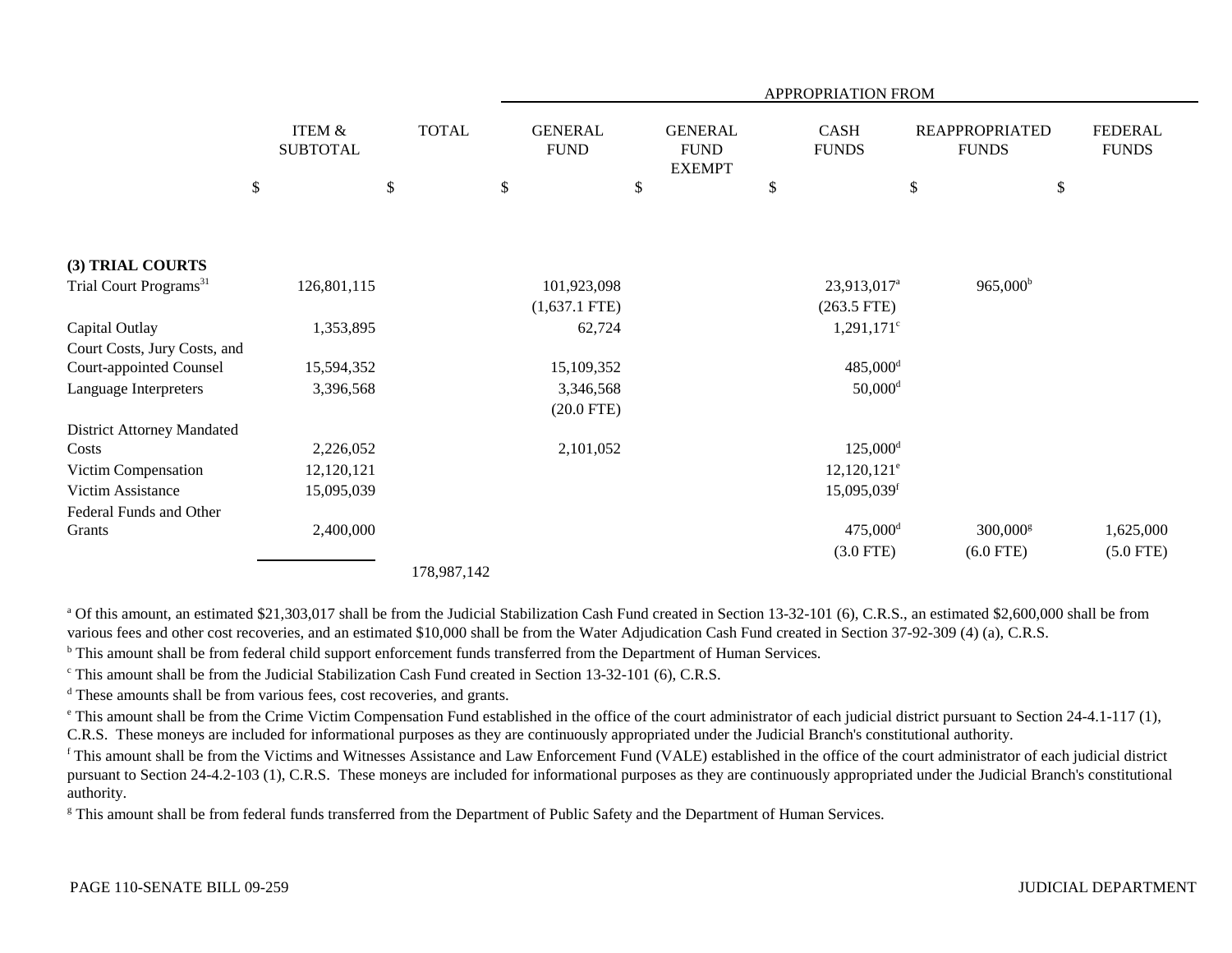|                                                 |                           |                                      |              |                               |                                                | APPROPRIATION FROM          |                           |                                       |                                |
|-------------------------------------------------|---------------------------|--------------------------------------|--------------|-------------------------------|------------------------------------------------|-----------------------------|---------------------------|---------------------------------------|--------------------------------|
|                                                 |                           | <b>ITEM &amp;</b><br><b>SUBTOTAL</b> | <b>TOTAL</b> | <b>GENERAL</b><br><b>FUND</b> | <b>GENERAL</b><br><b>FUND</b><br><b>EXEMPT</b> | <b>CASH</b><br><b>FUNDS</b> |                           | <b>REAPPROPRIATED</b><br><b>FUNDS</b> | <b>FEDERAL</b><br><b>FUNDS</b> |
|                                                 | $\boldsymbol{\mathsf{S}}$ |                                      | \$           | \$                            | \$                                             | \$                          | $\boldsymbol{\mathsf{S}}$ | \$                                    |                                |
| (4) PROBATION AND RELATED SERVICES <sup>1</sup> |                           |                                      |              |                               |                                                |                             |                           |                                       |                                |
| <b>Personal Services</b>                        |                           | 71,763,731                           |              | 62,125,104                    |                                                | 9,638,627 <sup>a</sup>      |                           |                                       |                                |
|                                                 |                           |                                      |              | (985.7 FTE)                   |                                                | $(153.9$ FTE)               |                           |                                       |                                |
| <b>Operating Expenses</b>                       |                           | 3,117,267                            |              | 2,298,418                     |                                                | $818,849^b$                 |                           |                                       |                                |
| Capital Outlay                                  |                           | 81,622                               |              | 81,622                        |                                                |                             |                           |                                       |                                |
| <b>Offender Treatment and</b>                   |                           |                                      |              |                               |                                                |                             |                           |                                       |                                |
| Services                                        |                           | 10,932,023                           |              |                               |                                                | $10,619,290^{\circ}$        |                           | $312,733^d$                           |                                |
| Day Reporting Services                          |                           | 393,078                              |              | 393,078                       |                                                |                             |                           |                                       |                                |
| <b>Victims Grants</b>                           |                           | 650,000                              |              |                               |                                                |                             |                           | 650,000 <sup>e</sup>                  |                                |
|                                                 |                           |                                      |              |                               |                                                |                             |                           | $(6.0$ FTE)                           |                                |
| S.B. 91-94 Juvenile Services                    |                           | 1,906,837                            |              |                               |                                                |                             |                           | $1,906,837$ <sup>f</sup>              |                                |
|                                                 |                           |                                      |              |                               |                                                |                             |                           | $(25.0$ FTE)                          |                                |
| S.B. 03-318 Community                           |                           |                                      |              |                               |                                                |                             |                           |                                       |                                |
| <b>Treatment Funding</b>                        |                           | 2,200,000                            |              | 2,200,000                     |                                                |                             |                           |                                       |                                |
| Federal Funds and Other                         |                           |                                      |              |                               |                                                |                             |                           |                                       |                                |
| Grants                                          |                           | 4,850,000                            |              |                               |                                                | $1,200,000$ <sup>g</sup>    |                           | $850,000$ <sup>h</sup>                | 2,800,000                      |
|                                                 |                           |                                      |              |                               |                                                | $(2.0$ FTE)                 |                           | $(18.0$ FTE)                          | $(13.0$ FTE)                   |
|                                                 |                           |                                      | 95,894,558   |                               |                                                |                             |                           |                                       |                                |

<sup>a</sup> Of this amount, an estimated \$4,927,693 shall be from the Alcohol and Drug Driving Safety Program Fund created in Section 42-4-1301.3 (4) (a), C.R.S., an estimated \$3,969,414 shall be from the Offender Services Fund created in Section 16-11-214 (1) (a), C.R.S., and an estimated \$741,520 shall be from the Drug Offender Surcharge Fund created in Section 18-19-103 (4), C.R.S.

 $^{\rm b}$  Of this amount, an estimated \$394,500 shall be from the Offender Services Fund created in Section 16-11-214 (1) (a), C.R.S., an estimated \$224,349 shall be from the Alcohol and Drug Driving Safety Program Fund created in Section 42-4-1301.3 (4) (a), C.R.S., an estimated \$120,000 shall be from the Offender Identification Fund created in Section 24-33.5- 415.6 (1), C.R.S., and an estimated \$80,000 shall be from various fees and cost recoveries.

 $^{\circ}$  Of this amount, an estimated \$9,011,833 shall be from the Offender Services Fund created in Section 16-11-214 (1) (a), C.R.S., an estimated \$1,095,428 shall be from the Drug Offender Surcharge Fund created in Section 18-19-103 (4), C.R.S., an estimated \$302,029 shall be from the Sex Offender Surcharge Fund created in Section 18-21-103 (3), C.R.S., and an estimated \$210,000 shall be from various fees and cost recoveries.

<sup>d</sup> This amount shall be from funds transferred from the Department of Human Services, Alcohol and Drug Abuse Division.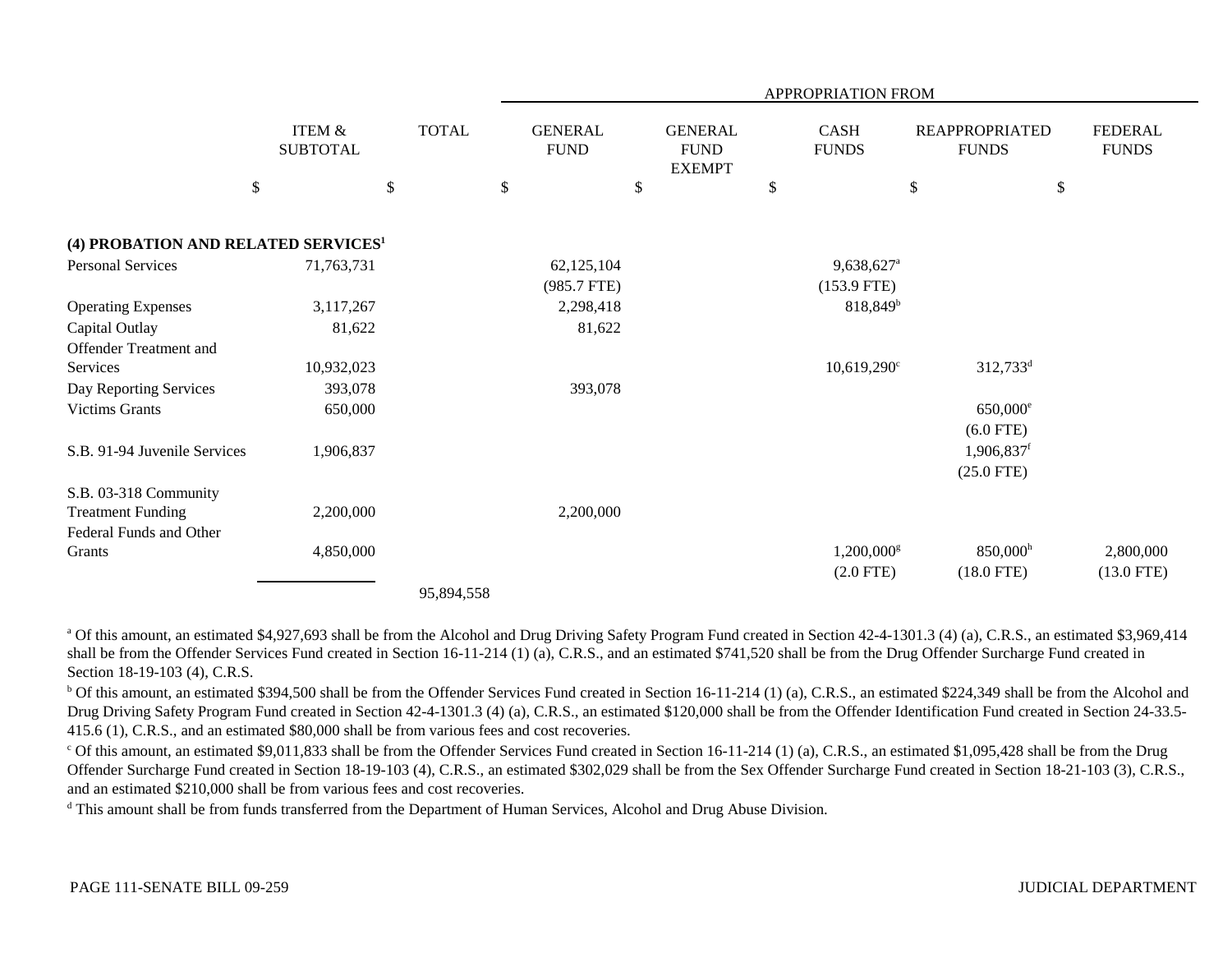|                                      |       |                               | APPROPRIATION FROM                             |                             |                                       |                                |  |  |  |  |  |
|--------------------------------------|-------|-------------------------------|------------------------------------------------|-----------------------------|---------------------------------------|--------------------------------|--|--|--|--|--|
| <b>ITEM &amp;</b><br><b>SUBTOTAL</b> | TOTAL | <b>GENERAL</b><br><b>FUND</b> | <b>GENERAL</b><br><b>FUND</b><br><b>EXEMPT</b> | <b>CASH</b><br><b>FUNDS</b> | <b>REAPPROPRIATED</b><br><b>FUNDS</b> | <b>FEDERAL</b><br><b>FUNDS</b> |  |  |  |  |  |
| \$                                   |       |                               |                                                |                             |                                       |                                |  |  |  |  |  |

e Of this amount, an estimated \$425,000 shall be from grants from local Victims and Witnesses Assistance and Law Enforcement (VALE) Boards pursuant to Section 24-4.2-105 (2.5) (a) (II), C.R.S., transferred from the Trial Courts section, and an estimated \$225,000 shall be from state Victims Assistance and Law Enforcement grant funds transferred from the Department of Public Safety, Division of Criminal Justice.

f This amount shall be transferred from the Department of Human Services, Division of Youth Corrections.

<sup>g</sup> This amount shall be from various fees, cost recoveries, and grants.

h This amount shall be from federal funds transferred from the Department of Public Safety, the Department of Human Services, and the Department of Education.

| (5) PUBLIC DEFENDER $32$         |            |                                 |                  |                 |
|----------------------------------|------------|---------------------------------|------------------|-----------------|
| Personal Services <sup>31</sup>  | 38,468,649 | 38,468,649                      |                  |                 |
|                                  |            | $(576.3$ FTE)                   |                  |                 |
| Health, Life, and Dental         | 3,683,543  | 3,683,543                       |                  |                 |
| Short-term Disability            | 54,015     | 54,015                          |                  |                 |
| S.B. 04-257 Amortization         |            |                                 |                  |                 |
| <b>Equalization Disbursement</b> | 690,464    | 690,464                         |                  |                 |
| S.B. 06-235 Supplemental         |            |                                 |                  |                 |
| Amortization Equalization        |            |                                 |                  |                 |
| Disbursement                     | 424,572    | 424,572                         |                  |                 |
| <b>Operating Expenses</b>        | 1,240,001  | 1,210,001                       | $30,000^a$       |                 |
| Purchase of Services from        |            |                                 |                  |                 |
| <b>Computer Center</b>           | 19,579     | 19,579                          |                  |                 |
| Vehicle Lease Payments           | 61,392     | 61,392                          |                  |                 |
| Capital Outlay                   | 219,576    | 219,576                         |                  |                 |
| Leased Space/Utilities           | 5,177,879  | 5,177,879                       |                  |                 |
| <b>Automation Plan</b>           | 894,768    | 894,768                         |                  |                 |
| <b>Contract Services</b>         | 18,000     | 18,000                          |                  |                 |
| <b>Mandated Costs</b>            | 3,567,671  | 3,567,671                       |                  |                 |
| Grants                           | 63,745     |                                 | $56,245^{\rm b}$ | $7,500^{\circ}$ |
|                                  |            |                                 | $(1.0$ FTE)      |                 |
|                                  |            | $F \land F \cap \cap F \land F$ |                  |                 |

54,583,854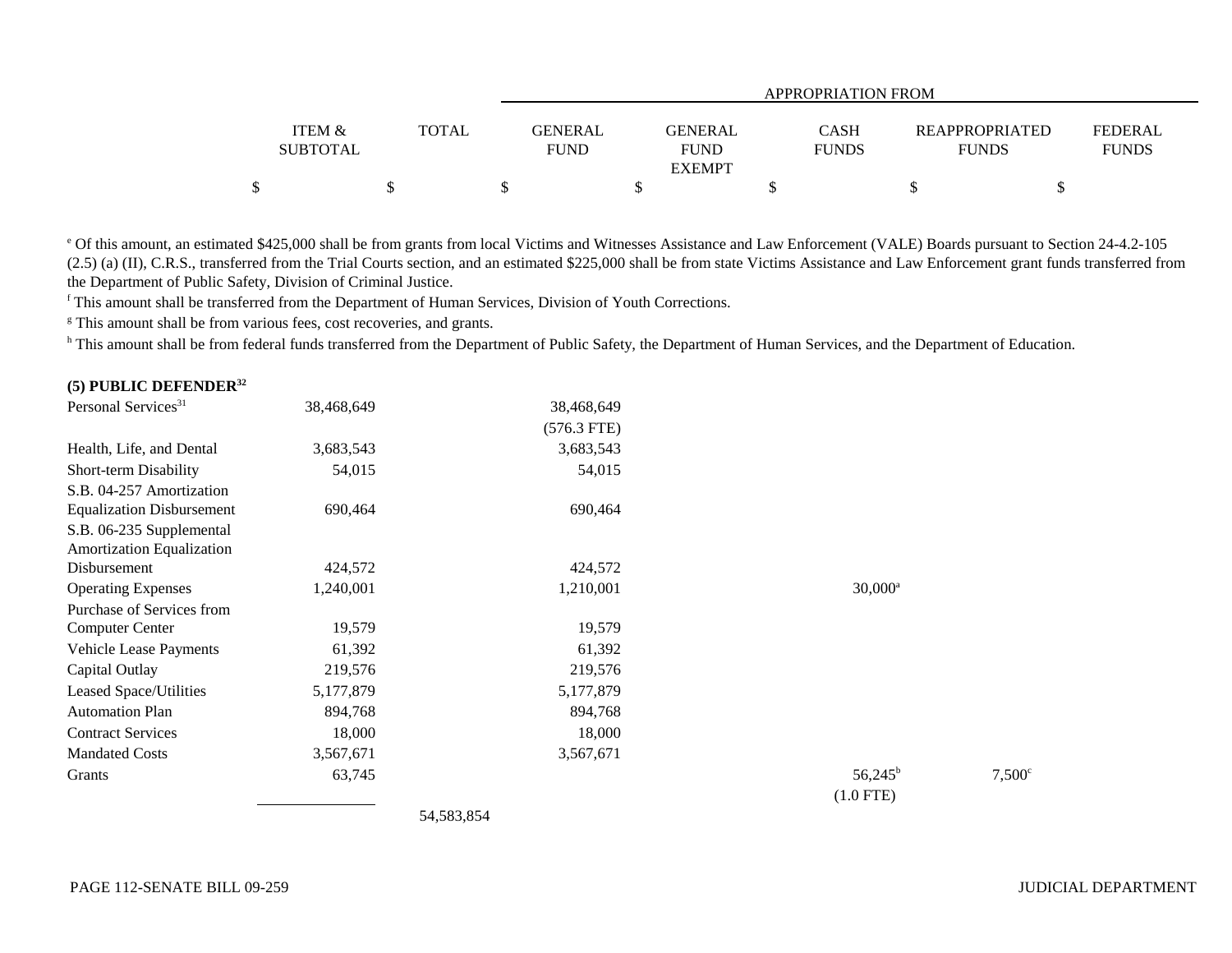|                   |              | APPROPRIATION FROM |                             |  |                                         |  |  |  |  |  |
|-------------------|--------------|--------------------|-----------------------------|--|-----------------------------------------|--|--|--|--|--|
|                   |              |                    |                             |  |                                         |  |  |  |  |  |
| <b>ITEM &amp;</b> | <b>TOTAL</b> | <b>GENERAL</b>     | <b>CASH</b><br>GENERAL      |  | <b>FEDERAL</b><br><b>REAPPROPRIATED</b> |  |  |  |  |  |
| <b>SUBTOTAL</b>   |              | <b>FUND</b>        | <b>FUNDS</b><br><b>FUND</b> |  | <b>FUNDS</b><br><b>FUNDS</b>            |  |  |  |  |  |
|                   |              |                    | <b>EXEMPT</b>               |  |                                         |  |  |  |  |  |
|                   |              |                    |                             |  |                                         |  |  |  |  |  |

<sup>a</sup> This amount shall be from training fees.

<sup>b</sup> This amount shall be from funding provided by Boulder County for professional services provided by the State Public Defender to Boulder's Juvenile Integrated Treatment Court. c This amount shall be from federal funds transferred from the Department of Public Safety, Division of Criminal Justice.

## **(6) ALTERNATE DEFENSE COUNSEL<sup>33</sup>**

| Personal Services <sup>31</sup>       | 706,089    | 706,089     |                  |
|---------------------------------------|------------|-------------|------------------|
|                                       |            | $(7.5$ FTE) |                  |
| Health, Life, and Dental              | 62,947     | 62,947      |                  |
| Short-term Disability                 | 951        | 951         |                  |
| S.B. 04-257 Amortization              |            |             |                  |
| <b>Equalization Disbursement</b>      | 12,063     | 12,063      |                  |
| S.B. 06-235 Supplemental              |            |             |                  |
| <b>Amortization Equalization</b>      |            |             |                  |
| Disbursement                          | 7,412      | 7,412       |                  |
| <b>Operating Expenses</b>             | 67,030     | 67,030      |                  |
| Purchase of Services from             |            |             |                  |
| <b>Computer Center</b>                | 1,203      | 1,203       |                  |
| <b>Leased Space</b>                   | 38,140     | 38,140      |                  |
| Training and Conferences              | 40,000     | 20,000      | $20,000^{\circ}$ |
| <b>Conflict of Interest Contracts</b> | 21,092,467 | 21,092,467  |                  |
| <b>Mandated Costs</b>                 | 1,663,839  | 1,663,839   |                  |
|                                       |            | 23.692.141  |                  |

<sup>a</sup> This amount shall be from training fees.

## **(7) OFFICE OF THE CHILD'S REPRESENTATIVE<sup>34</sup>**

| Personal Services <sup>31</sup> | 1.866.763 | 1.866.763    |
|---------------------------------|-----------|--------------|
|                                 |           | $(26.8$ FTE) |
| Health, Life, and Dental        | 163.296   | 163.296      |
| <b>Short-term Disability</b>    | 2.636     | 2.636        |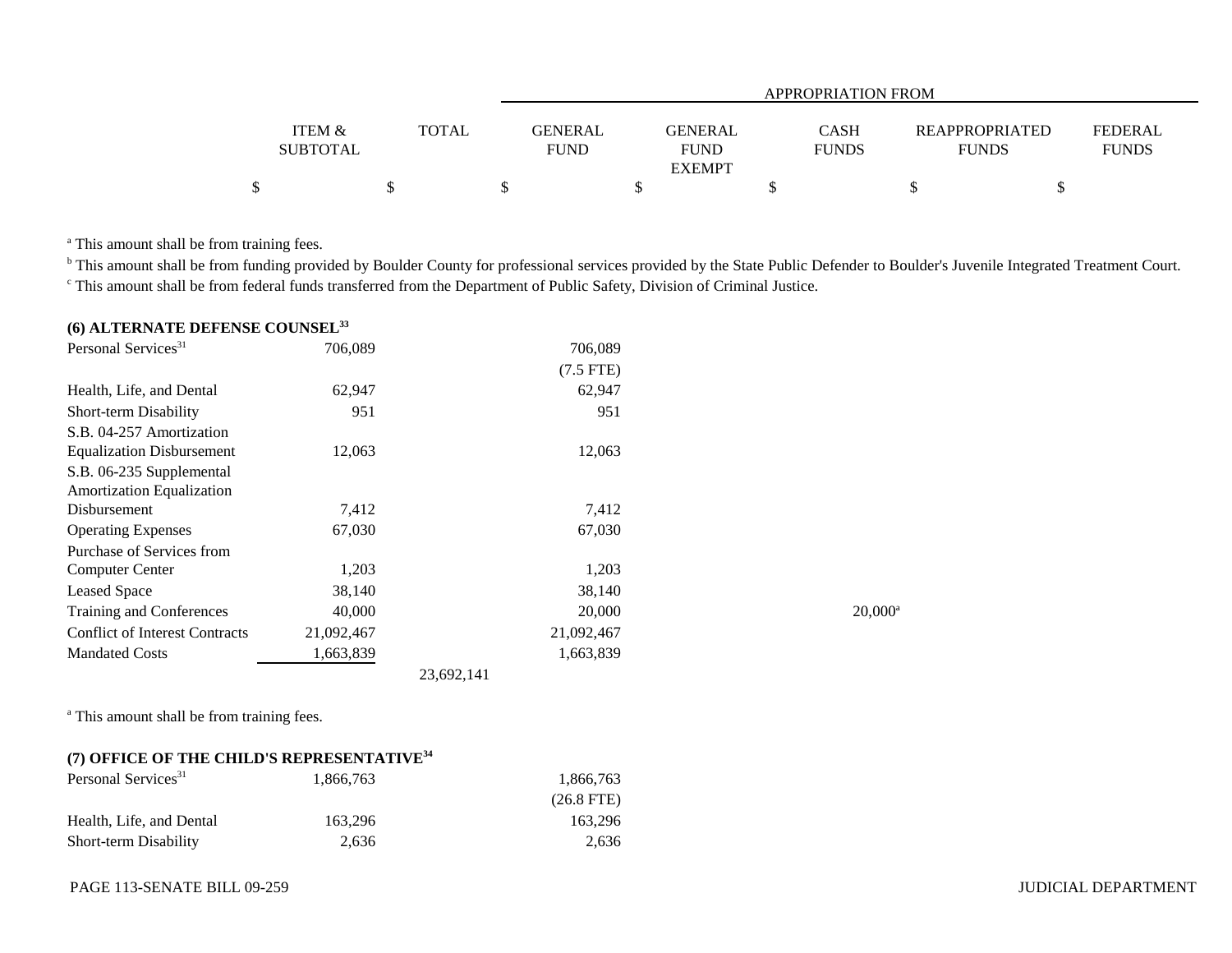|                                                              |    |                                      |    |               | APPROPRIATION FROM |                               |    |                                                |    |                             |      |                                       |                                |
|--------------------------------------------------------------|----|--------------------------------------|----|---------------|--------------------|-------------------------------|----|------------------------------------------------|----|-----------------------------|------|---------------------------------------|--------------------------------|
|                                                              |    | <b>ITEM &amp;</b><br><b>SUBTOTAL</b> |    | <b>TOTAL</b>  |                    | <b>GENERAL</b><br><b>FUND</b> |    | <b>GENERAL</b><br><b>FUND</b><br><b>EXEMPT</b> |    | <b>CASH</b><br><b>FUNDS</b> |      | <b>REAPPROPRIATED</b><br><b>FUNDS</b> | <b>FEDERAL</b><br><b>FUNDS</b> |
|                                                              | \$ |                                      | \$ |               | \$                 |                               | \$ |                                                | \$ |                             | $\$$ |                                       | \$                             |
|                                                              |    |                                      |    |               |                    |                               |    |                                                |    |                             |      |                                       |                                |
| S.B. 04-257 Amortization<br><b>Equalization Disbursement</b> |    | 33,624                               |    |               |                    | 33,624                        |    |                                                |    |                             |      |                                       |                                |
| S.B. 06-235 Supplemental                                     |    |                                      |    |               |                    |                               |    |                                                |    |                             |      |                                       |                                |
| Amortization Equalization                                    |    |                                      |    |               |                    |                               |    |                                                |    |                             |      |                                       |                                |
| Disbursement                                                 |    | 20,669                               |    |               |                    | 20,669                        |    |                                                |    |                             |      |                                       |                                |
| <b>Operating Expenses</b>                                    |    | 151,042                              |    |               |                    | 151,042                       |    |                                                |    |                             |      |                                       |                                |
| Capital Outlay                                               |    | 3,998                                |    |               |                    | 3,998                         |    |                                                |    |                             |      |                                       |                                |
| Purchase of Services from                                    |    |                                      |    |               |                    |                               |    |                                                |    |                             |      |                                       |                                |
| <b>Computer Center</b>                                       |    | 1,553                                |    |               |                    | 1,553                         |    |                                                |    |                             |      |                                       |                                |
| Leased Space                                                 |    | 142,738                              |    |               |                    | 142,738                       |    |                                                |    |                             |      |                                       |                                |
| <b>CASA</b> Contracts                                        |    | 520,000                              |    |               |                    | 520,000                       |    |                                                |    |                             |      |                                       |                                |
| Training                                                     |    | 38,000                               |    |               |                    | 38,000                        |    |                                                |    |                             |      |                                       |                                |
| Court Appointed Counsel <sup>34a</sup>                       |    | 15,506,893                           |    |               |                    | 15,506,893                    |    |                                                |    |                             |      |                                       |                                |
| <b>Mandated Costs</b>                                        |    | 26,228                               |    |               |                    | 26,228                        |    |                                                |    |                             |      |                                       |                                |
|                                                              |    |                                      |    | 18,477,440    |                    |                               |    |                                                |    |                             |      |                                       |                                |
| <b>TOTALS PART VIII</b>                                      |    |                                      |    |               |                    |                               |    |                                                |    |                             |      |                                       |                                |
| (JUDICIAL)                                                   |    |                                      |    | \$450,617,226 |                    | \$336,454,516                 |    |                                                |    | \$102,123,414               |      | \$7,608,876                           | \$4,430,420                    |

**FOOTNOTES** -- The following statements are referenced to the numbered footnotes throughout section 2.

1 Department of Corrections, Management, Executive Director's Office Subprogram; Department of Human Services, Mental Health and Alcohol and Drug Abuse Services, Alcohol and Drug Abuse Division; and Division of Youth Corrections; Judicial Department, Probation and Related Services; and Department of Public Safety, Division of Criminal Justice; and Colorado Bureau of Investigation -- State agencies involved in multi-agency programs requiring separate appropriations to each agency are requested to designate one lead agency to be responsible for submitting a comprehensive annual budget request for such programs to the Joint Budget Committee, including prior year, request year, and three year forecasts for revenues into the fund and expenditures from the fund by agency. The requests should be sustainable for the length of the forecast based on anticipated revenues. Each agency is still requested to submit its portion of such request with its own budget document. This applies to requests for appropriation from the Drug Offender Surcharge Fund, the Offender Identification Fund, the Sex Offender Surcharge Fund, the Persistent Drunk Driver Cash Fund, and the Alcohol and Drug Driving Safety Program Fund, among other programs.